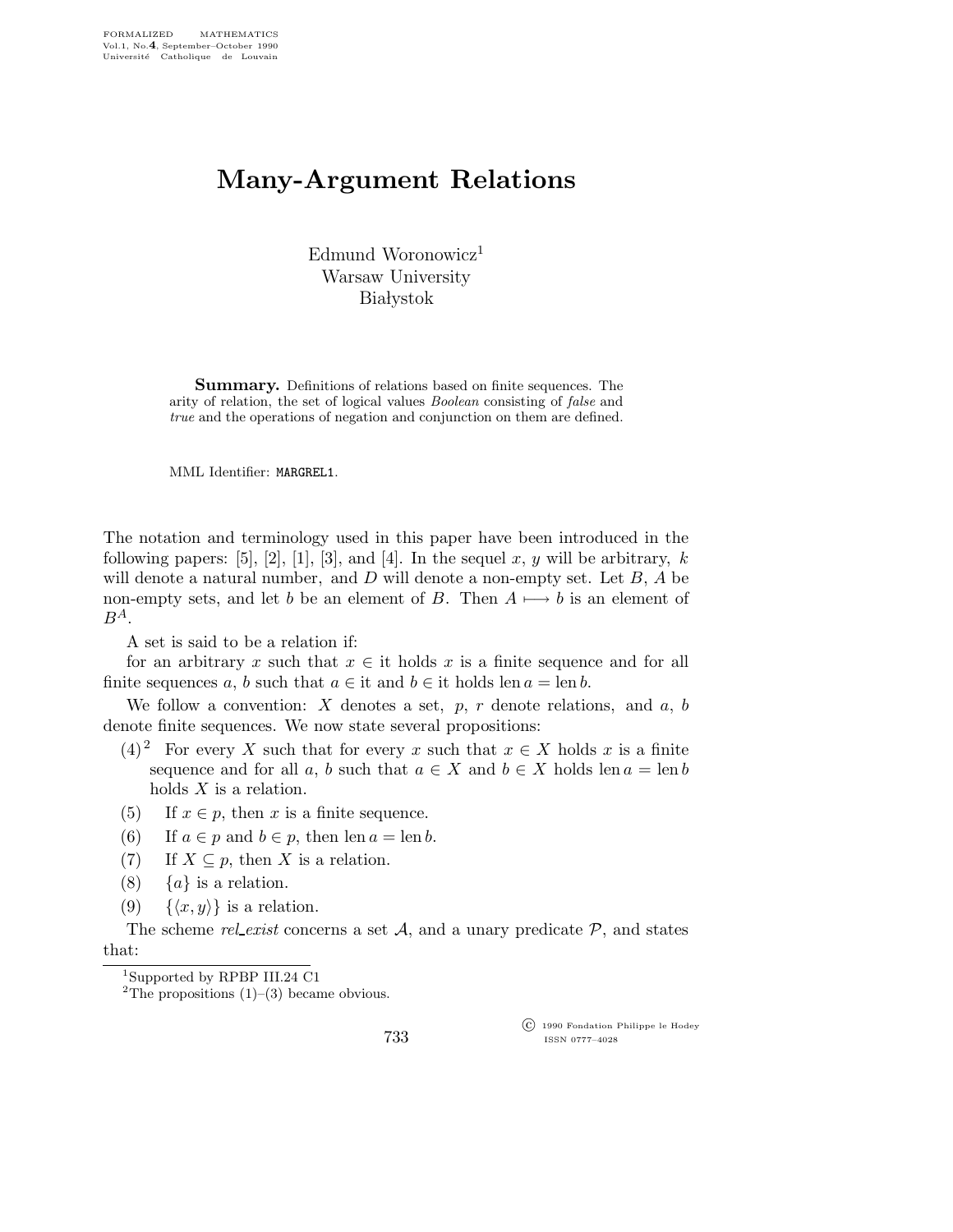there exists r such that for every a holds  $a \in r$  if and only if  $a \in A$  and  $\mathcal{P}[a]$ provided the parameters satisfy the following condition:

• for all a, b such that  $\mathcal{P}[a]$  and  $\mathcal{P}[b]$  holds len  $a = \text{len } b$ .

Let us consider  $p, r$ . Let us note that one can characterize the predicate  $p = r$  by the following (equivalent) condition: for every a holds  $a \in p$  if and only if  $a \in r$ .

We now state the proposition

(10)  $p = r$  if and only if for every a holds  $a \in p$  if and only if  $a \in r$ .

The relation  $\varnothing$  is defined by:

 $a \notin \varnothing$ .

One can prove the following propositions:

- $(11)$   $a \notin \varnothing$ .
- (12)  $p = \emptyset$  if and only if for no a holds  $a \in p$ .
- $(13) \quad \varnothing = \emptyset.$

Let us consider p. Let us assume that  $p \neq \emptyset$ . The functor Arity(p) yielding a natural number is defined by:

for every a such that  $a \in p$  holds  $\text{Arity}(p) = \text{len } a$ .

We now state two propositions:

- (14) If  $p \neq \emptyset$ , then for every k holds  $k =$  Arity(p) if and only if for every a such that  $a \in p$  holds  $k = \text{len } a$ .
- (15) If  $a \in p$  and  $p \neq \emptyset$ , then Arity $(p) = \text{len } a$ .

Let us consider  $k$ . A relation is called a  $k$ -ary relation if:

for every a such that  $a \in \text{it holds }$  len  $a = k$ .

One can prove the following two propositions:

- (16) For all k, r such that for every a such that  $a \in r$  holds len  $a = k$  holds r is a k-ary relation.
- (17) For every k-ary relation r such that  $a \in r$  holds len  $a = k$ .

Let  $X$  be a set. A relation is called a relation on  $X$  if:

for every a such that  $a \in \text{it holds rng } a \subseteq X$ .

In the sequel  $X$  denotes a set. Next we state four propositions:

- (18) For all X, r such that for every a such that  $a \in r$  holds rng  $a \subseteq X$  holds r is a relation on X.
- (19) For every relation r on X such that  $a \in r$  holds rng  $a \subseteq X$ .
- (20)  $\varnothing$  is a relation on X.
- (21)  $\emptyset$  is a k-ary relation.

Let us consider  $X$ ,  $k$ . A relation is called a  $k$ -ary relation of  $X$  if: it is a relation on  $X$  and it is a  $k$ -ary relation.

Next we state two propositions:

(22) For every relation r holds r is a k-ary relation of X if and only if r is a relation on  $X$  and  $r$  is a  $k$ -ary relation.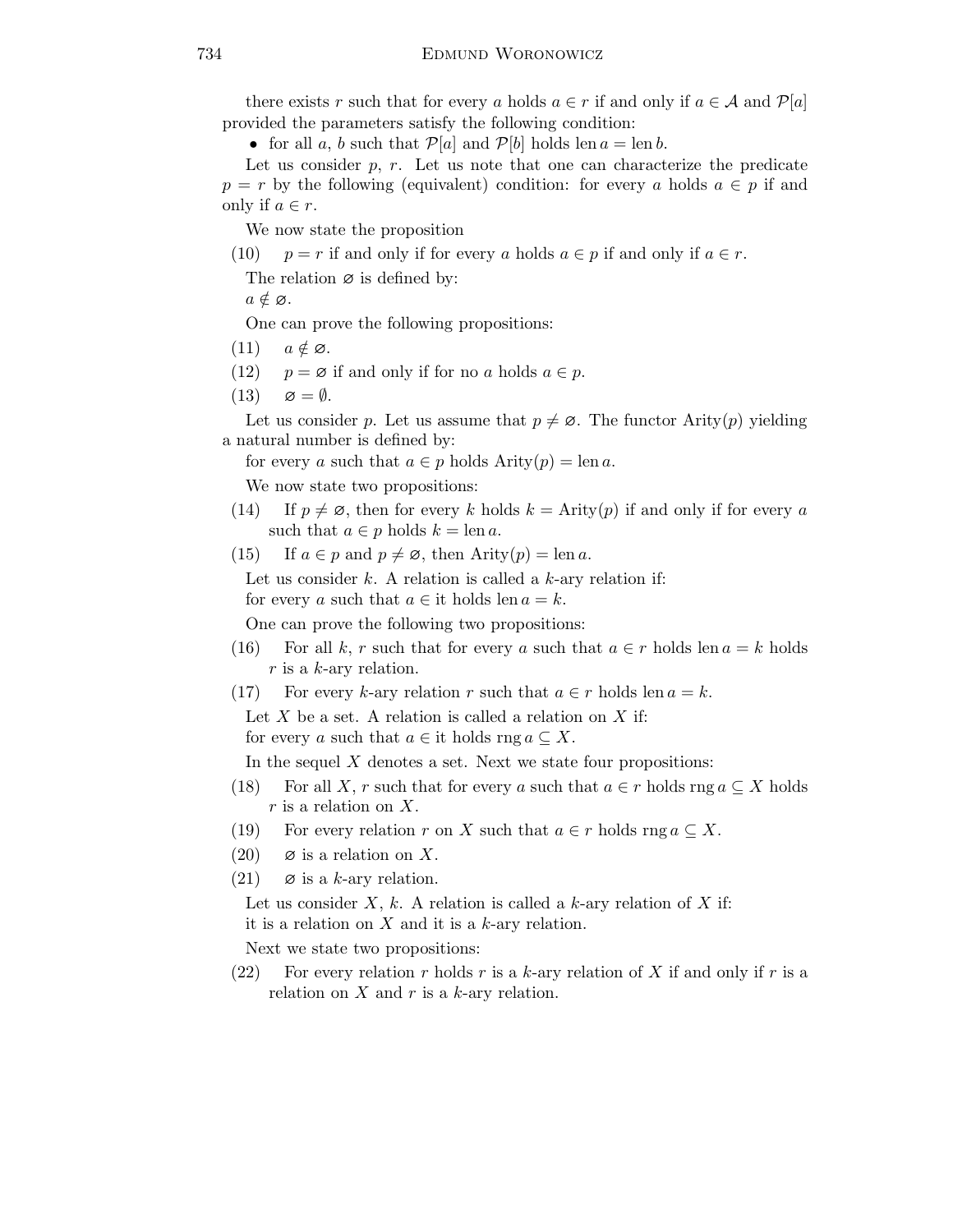(23) For every k-ary relation R of X holds R is a relation on X and R is a k-ary relation.

Let us consider D. The functor  $Rel(D)$  yielding a non-empty family of sets is defined as follows:

for every X holds  $X \in \text{Rel}(D)$  if and only if  $X \subseteq D^*$  and for all finite sequences a, b of elements of D such that  $a \in X$  and  $b \in X$  holds len  $a = \text{len } b$ .

The following propositions are true:

- $(24)$  For every non-empty set D and for every non-empty family S of sets holds  $S = \text{Rel}(D)$  if and only if for every X holds  $X \in S$  if and only if  $X \subseteq D^*$  and for all finite sequences a, b of elements of D such that  $a \in X$ and  $b \in X$  holds len  $a = \text{len } b$ .
- (25)  $X \in \text{Rel}(D)$  if and only if  $X \subseteq D^*$  and for all finite sequences a, b of elements of D such that  $a \in X$  and  $b \in X$  holds len  $a = \text{len } b$ .

Let D be a non-empty set. A relation on D is an element of  $Rel(D)$ .

In the sequel a will denote a finite sequence of elements of  $D$  and  $p, r$  will denote elements of  $Rel(D)$ . Next we state three propositions:

- (26) If  $X \subseteq r$ , then X is an element of Rel(D).
- (27) { $a$ } is an element of Rel(D).
- (28) For all elements x, y of D holds  $\{\langle x,y\rangle\}$  is an element of Rel(D).

Let us consider  $D, p, r$ . Let us note that one can characterize the predicate  $p = r$  by the following (equivalent) condition: for every a holds  $a \in p$  if and only if  $a \in r$ .

One can prove the following proposition

(29) p = r if and only if for every a holds  $a \in p$  if and only if  $a \in r$ .

The scheme rel  $D$ -exist deals with a non-empty set  $A$ , and a unary predicate  $P$ , and states that:

there exists an element r of Rel( $A$ ) such that for every finite sequence a of elements of A holds  $a \in r$  if and only if  $\mathcal{P}[a]$ 

provided the parameters satisfy the following condition:

• for all finite sequences a, b of elements of A such that  $\mathcal{P}[a]$  and  $\mathcal{P}[b]$ holds len  $a = \text{len } b$ .

Let us consider D. The functor  $\varnothing_D$  yielding an element of Rel(D) is defined as follows:

 $a \notin \mathfrak{D}_D$ .

The following three propositions are true:

(30)  $r = \varnothing_D$  if and only if for no a holds  $a \in r$ .

$$
(31) \quad a \notin \mathfrak{O}_D.
$$

$$
(32) \quad \varnothing_D = \emptyset.
$$

Let us consider D, p. Let us assume that  $p \neq \mathfrak{D}_D$ . The functor Arity(p) yielding a natural number is defined by:

if  $a \in p$ , then  $\text{Arity}(p) = \text{len } a$ .

Next we state two propositions: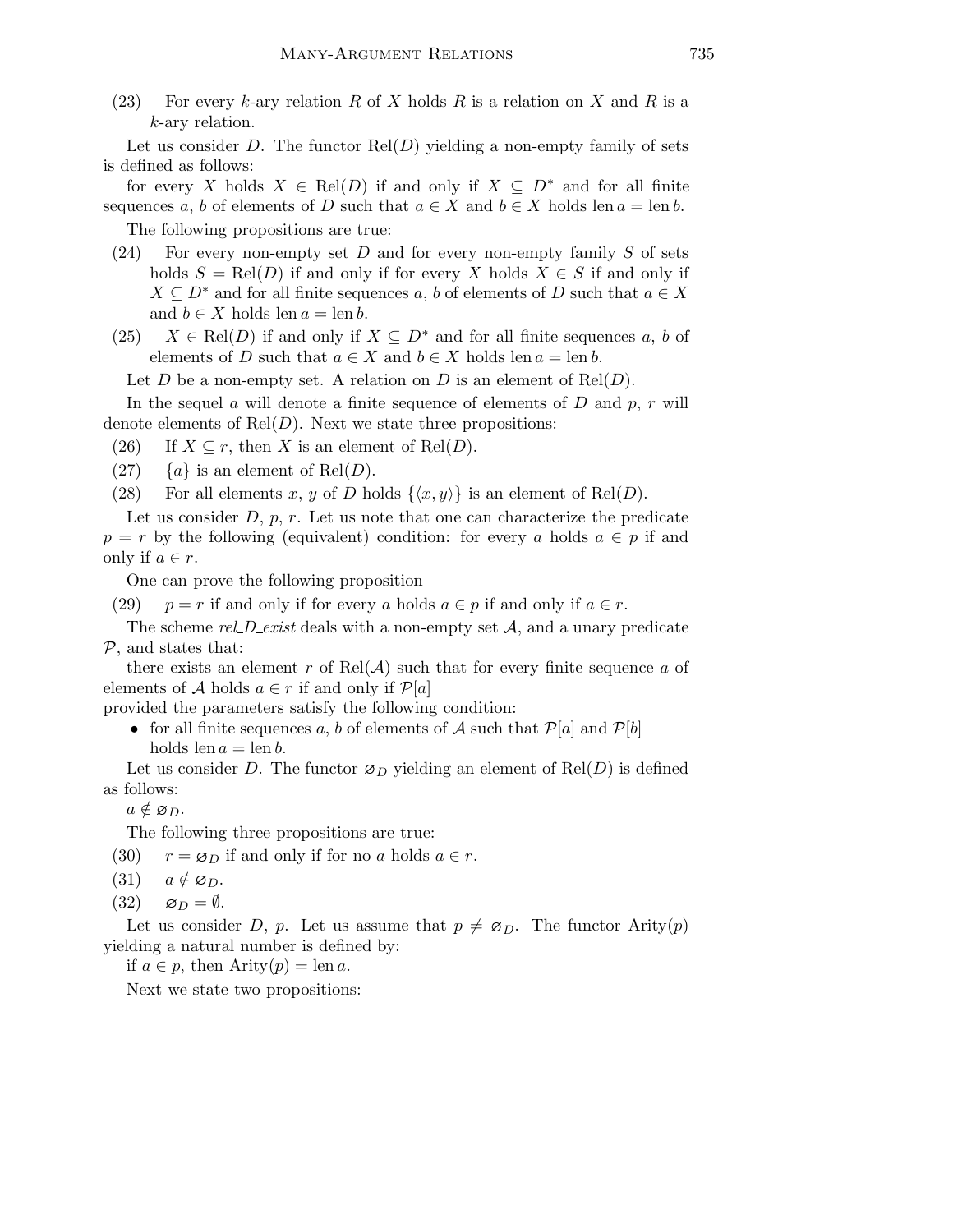(33) If  $p \neq \mathfrak{D}_D$ , then for every k holds  $k =$  Arity(p) if and only if for every a such that  $a \in p$  holds  $k = \text{len } a$ .

(34) If  $a \in p$  and  $p \neq \mathfrak{D}_D$ , then Arity $(p) = \text{len } a$ .

The scheme rel D exist<sub>2</sub> concerns a non-empty set  $A$ , a natural number  $B$ , and a unary predicate  $P$ , and states that:

there exists an element r of Rel( $A$ ) such that for every finite sequence a of elements of A such that len  $a = \mathcal{B}$  holds  $a \in r$  if and only if  $\mathcal{P}[a]$ for all values of the parameters.

The non-empty set *Boolean* is defined by:

 $Boolean = \{0, 1\}.$ 

We now define two new functors. The element *false* of *Boolean* is defined by:  $false = 0$ .

The element *true* of *Boolean* is defined as follows:

 $true = 1$ .

The following four propositions are true:

- (35)  $Boolean = \{0, 1\}.$
- (36)  $false = 0$  and  $true = 1$ .
- (37) Boolean =  $\{false, true\}$ .
- $(38)$  false  $\neq$  true.

In the sequel  $u, v, w$  will denote elements of *Boolean*. Next we state the proposition

(39)  $v = false$  or  $v = true$ .

We now define two new functors. Let us consider v. The functor  $\neg v$  yielding an element of Boolean is defined by:

 $\neg v = true$  if  $v = false$ ,  $\neg v = false$  if  $v = true$ .

Let us consider w. The functor  $v \wedge w$  yielding an element of *Boolean* is defined by:

 $v \wedge w = true$  if  $v = true$  and  $w = true$ ,  $v \wedge w = false$ , otherwise.

The following propositions are true:

- $(40) \quad \neg(\neg v) = v.$
- (41)  $v = false$  if and only if  $\neg v = true$  but  $v = true$  if and only if  $\neg v = false$ .
- (42) If  $v \neq false$ , then  $v = true$  but if  $v \neq true$ , then  $v = false$ .
- (43)  $v \neq true$  if and only if  $v = false$ .
- (44) It is not true that:  $v = true$  and  $w = true$  if and only if  $v = false$  or  $w = false.$
- (45)  $v \wedge w = true$  if and only if  $v = true$  and  $w = true$  but  $v \wedge w = false$  if and only if  $v = false$  or  $w = false$ .
- (46)  $v \wedge \neg v = \text{false}.$
- $(47) \quad \neg(v \wedge \neg v) = true.$
- (48)  $v \wedge w = w \wedge v$ .
- (49)  $false \wedge v = false$ .